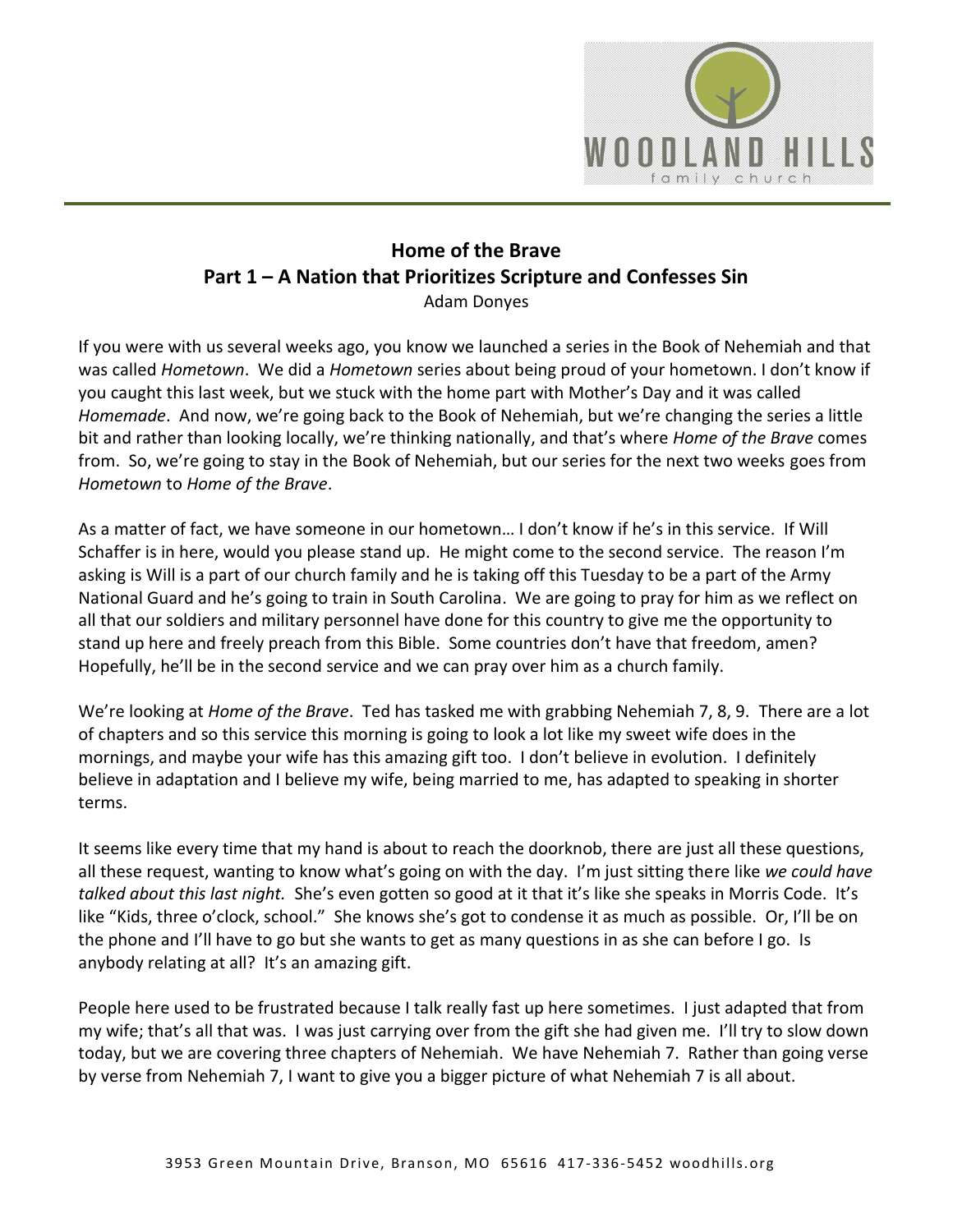Yes, we can take a lot of leadership principles out of Nehemiah 7 and when we talk about *Home of the Brave* and we look at all the presidents of the past and those who stood by this and stood on this and followed these guidelines, it's amazing to see how well and blessed our country was.

Even in raising your kids. It's amazing when you follow the Word of God, you discipline your child. You do not spare the rod. I don't need any emails. I'm just saying that biblically, it is very clear that I'm allowed to spank Aiden and Anders. I'm telling you what, it works well in the house with discipline. I'm not going to be one of the parents that replaces discipline with medication for bad behavior. Why? It's not because I'm mean; it's because the Word of God leads me that way.

When you look at presidents of the past and military leaders of the past and we see they follow God's Word and they let that be their plumb line and that be their standard, it has seemed to go extremely well for us. When we divert from the Word of God and what we define as marriage and what we define as morality and what we define should be true for you and true for you… When we begin to divert from God's Word, that's when you see things start to decline, when you seem to get in trouble.

While Nehemiah is a great book on leadership, that's not what it's all about. Yes, you can grab a lot of leadership principles out of Nehemiah. Nehemiah is the amazing picture of God's faithfulness. As a matter of fact, the whole Bible is about one key, central figure, Jesus Christ. What we see in Nehemiah 7, as it goes through this long list of Hebrew names that there is no way I'm going to be able to pronounce for you today… In Nehemiah 7: 5 and all the way through, it starts giving all these lists of exiles that returned. What do we see in this returned exile? That was God's faithfulness. You remember that God promised Abraham, "Though your seed, I'm going to bring the Savior."

When they were in captivity in Babylon, they didn't see that happening. "What happened to God's promise? What happened to God's favor? What happened with the King would come through the line of Abraham and through the seed of David? What happened there?" What we see here in Nehemiah 7 is the faithfulness to fulfill what he promised us through Jesus Christ.

You can look at Nehemiah 7 and think it's boring, it's a list of exiles… You can read it like that or you can look at and be amazed. This is Abraham's seed we're talking about. This is God's faithfulness, this is his promise that he told us would come through the seed of Abraham. God is faithful and he's still going to fulfill this promised Messiah he told us he would. We're coming back to Nehemiah not only to build this wall, but God has promised them this is where the King would come through. It's an amazing picture of God's faithfulness.

Then we get into Nehemiah 8 where we're going to camp most of the time today. It's an amazing passage when you think about it. They just did what God told them to do. They're up on top. They built the wall; the wall has been established. They did what they came to do. They feel successful and they feel great. God's been faithful.

Nehemiah 8 - *[1](https://www.studylight.org/desk/?q=ne%208:1&t1=en_esv&sr=1) And all the people gathered as one man into the square before the Water Gate.* I love this word *gathered*. It's what we're doing this morning. We are a gathering people. They've been gathering long before there were soap operas and sitcoms, and sporting events and everything else to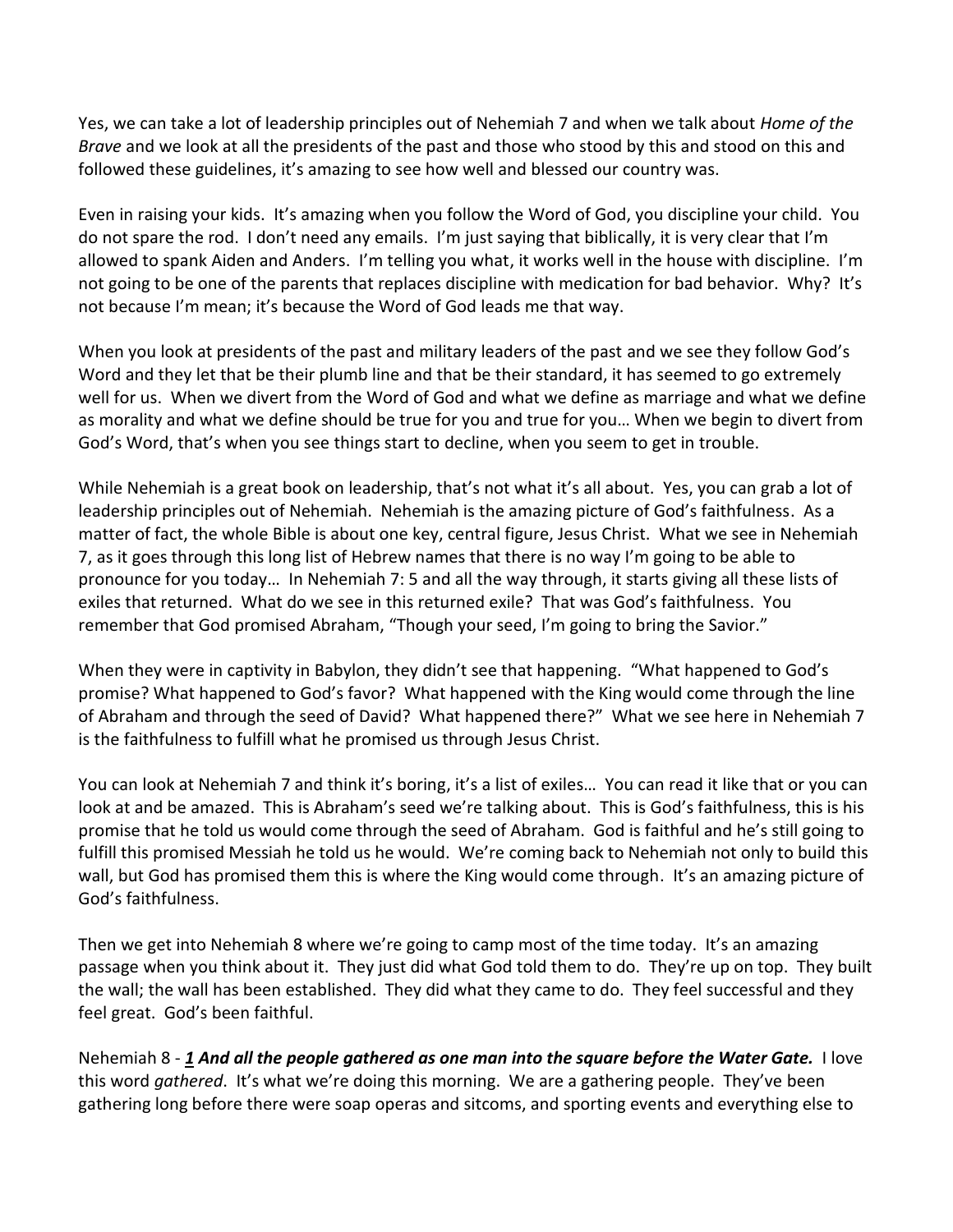gather at. This idea to gather… As a matter of fact, there's a Hebrew word there for *gather* and it's *aSof*. When you look it up in the text, what it means is sometime before you gathered, you would separate the wheat from the chaff, so you would remove to gather.

So, when we gather, sometimes you think, *What do I need to remove* (distractions) *so I can be more present in my gathering*. Even when we come to church. You guys drove to church this morning. You had your Sunday morning arguments and conflict like you always do as you drive. Then you show up with your Sunday best face on and you get here. But the idea to gather is that we would remove to fully be present.

We gather all over. As a matter of fact, here's a picture of a gathering that takes place every year on the 4<sup>th</sup> of July in Washington D.C. That is a gathering of people, a patriotic people for a country that is known as the Home of the Brave, Land of the Free. As a matter of fact, I was insane enough when I was 19 years old to gather in this place when they were redoing the Washington Monument. Yes, that is a younger version of myself. It was the hottest, most like hades day I ever had in my life.

Catholics also gather. This is The Vatican. They gather for the Pope. Look at how many people are gathering there. There is something innate within human beings whether it be in the wilderness or a sporting event or whatever… We always like to gather.

Look at this. How many of you remember the 1994 Olympics in Atlanta? This is Atlanta, Georgia. Did anybody in here attend the Atlanta Olympics? This isn't just our nation; this is international.

I'm curious how many in here would be honest and tell me you were at this gathering. Anybody? Some of you know what this and won't raise their hand. This is Woodstock. Some of you are like, "I maybe had my side Woodstock gathering because I couldn't make the trip to PA, but I definitely was gathering with those people at that time. The 70s were great; I'm just saying." I wouldn't know; I wasn't born yet.

And then every year, we have this gathering, which I've heard is miserable. I've had friends that have gone to this gathering and say, "Don't plan on going to the bathroom if you want to go to this gathering in NYC at Times Square every year." I hate the idea of being like that. That freaks my wife and I out. The idea of not being able to move… We're claustrophobic; get off of me. The idea that you couldn't get to the bathroom within 10 minutes is frightening to me. Some of you experience that every day, but for me, that would be frightening. That was a joke. I love all you older people here dearly, okay? I know it's coming for me too and you can say, "It serves you right."

Here's a picture of what we're actually looking at in Nehemiah 8. These are all of God's chosen people, this line that he has brought back together. He's brought all these people back together and now they are going to read the Book of the Law. They're going back to God's word. Now, when we hear the Book of the Law, sometimes people think the law is just the Ten Commandments. The law is much more that that. They have this law from Moses that constitutes a lot more than just the Ten Commandments.

They didn't have an entire book full of 66 books like you and I do. They just had the law. He gets these scrolls and he stands up there – just to give you a visual of what we're about to look at – and he begins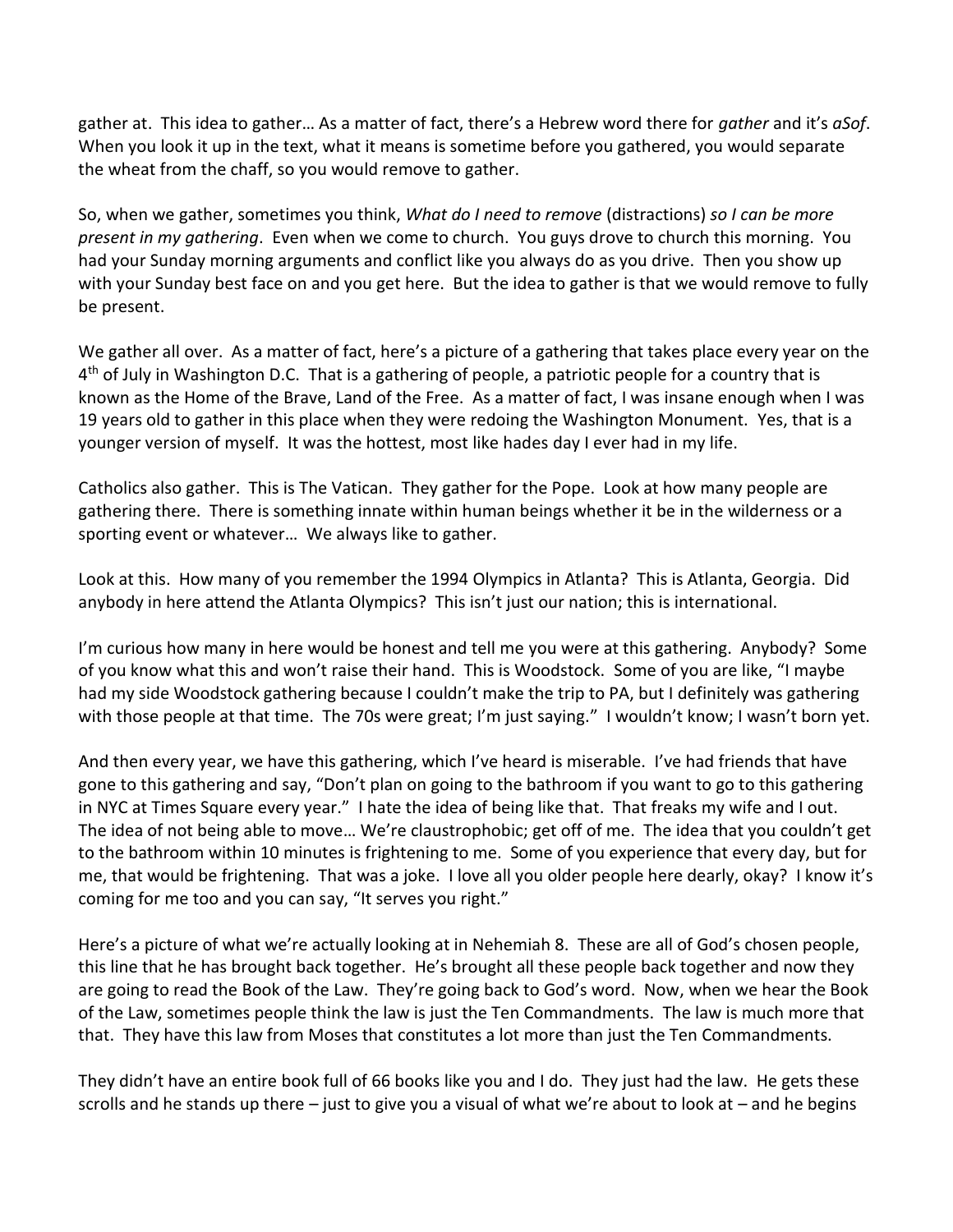reading the Law of the Lord to all these people. They're gathered and they're anticipating and they're excited to hear from God's Word. They are excited to hear the reading because they all didn't have access to the Bible like you and I do, so they were excited, they were zealous. They wanted to hear the Word of the Lord.

*And they told Ezra the scribe to bring the Book of the Law of Moses that the Lord had commanded Israel.* He brings them this book and they're excited. I think in our culture… And I fight this. I think sometimes, because of all our other distractions – social media, cell phones, etc. – that fervor, that excitement, that zeal for the Word of God can dissipate quickly. Sometimes people say, "Man, it would be so much easier to be with Ezra back in the day when they didn't have all those distractions." They still had their idols. The enemy has been around for thousands of years and he still knows how to distract us from reading the Bible. What I love about this is they understand now because God literally led them out of slavery to rebuild this wall in Babylon.

There's a psalm in 119: 105 that says, *Your word is a lamp to my feet and a light to my path.* I love the illustration of the Word of God being a lamp to your feet and a light to your path. Have you ever thought about a lamp? Some of you have never even had to go through this, but… Hold on, we'll be alright. Some of you have never even had to have a lamp or experience a lamp because you would use a iPhone flashlight, but when you think about a lamp or a lantern… It talks about the Word of God being a lamp or a lantern to your path. A lamp or a lantern doesn't illuminate the next 20 feet in front of you. A lamp or a lantern doesn't show you what four weeks from now holds. A lamp or a lantern doesn't tell you where you'll be in five years. The Word of God being a lamp to my path or a light to my feet just shows me one day at a time, one step at a time. So, when you talk about God's Word being a lamp to your path, there's a trust there. Sometimes the Word of God will just get you through one day.

If we were lost in the woods, the reality is we probably wouldn't use a lamp or a lantern. We would be more millennial, and we would use our iPhone flashlight, which illuminates far more than a lamp or a lantern would. So, with this idea of God's Word being a lamp to our path, there's a sense of trust there in his word. But here's the crazy thing about a lamp and a light… As a matter of fact, in scripture, it says that Jesus is the light of the world. It says Jesus is the light of the world and in him there is no darkness. John 8, it says, *"I am the light of the world. Whoever follows me will not walk in darkness, but will have the light of life."* In John 1, it says, *[1](https://www.studylight.org/desk/?q=joh%201:1&t1=en_esv&sr=1) In the beginning was the Word, and the Word was with God, and the Word was God. [2](https://www.studylight.org/desk/?q=joh%201:2&t1=en_esv&sr=1) He was in the beginning with God.* Jesus is the word. Jesus is the life, he is the light.

There's something powerful about this. I was talking about it in the staff meeting with Woodland Hills. Ted was doing a great job last week with the songs that Mom sang to us and how mom would just go in and fling open the curtains and sing, "Rise and shine and give God the glory…" With every teenager, if you go and flip on the lights or open up the curtains, they give the same response you just did when Ryan put the spotlights on you. You guys have to remember for those walking in darkness, when you just flip on the lights, when you just throw this in their face, it's hard to take. We're going to look at confession of sin here in just a second. It's hard, so there's a gentleness, as Peters said in 1 Peter 3: 15- 16. There's a gentleness, there's a respect when you hit people with this. It says Jesus is the light of the world and he is the Word.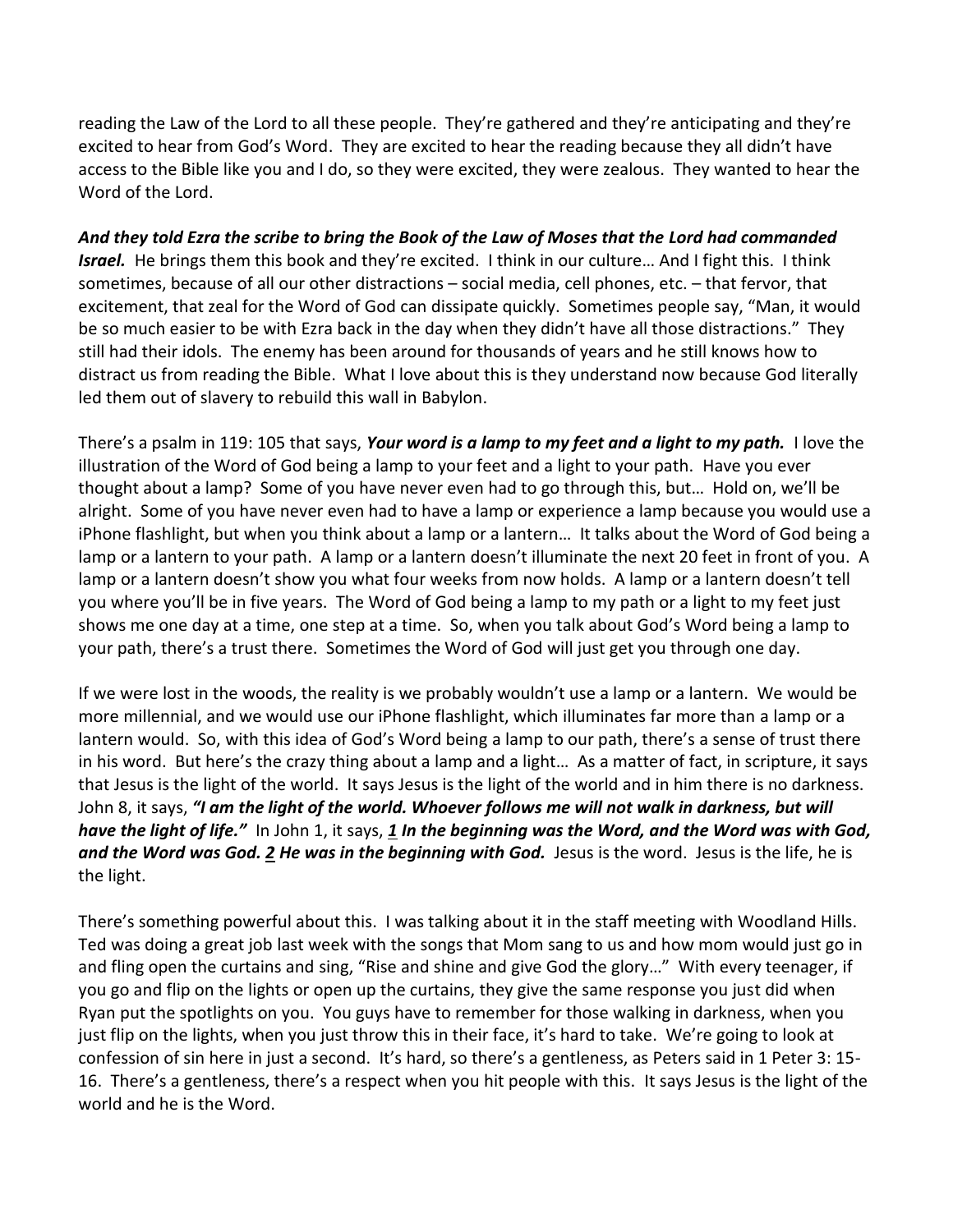**Jesus didn't come to make bad people good, he came to make dead people alive.** There are no good people. There is only one who is good and that is Jesus. There is nobody in here better than anyone else. Just because someone in here might struggle with alcohol and somebody else in here might struggle with pride, that doesn't make the person that struggles with pride is any better. Jesus didn't make bad people good. He came to make dead people alive. We were dead in our transgressions. He came to make us alive. That's amazing! And his Word is alive. In 2 Timothy 3, it says, *[16](https://www.studylight.org/desk/?q=2ti%203:16&t1=en_esv&sr=1) All Scripture is breathed out by God and profitable for teaching, for reproof, for correction, and for training in righteousness, [17](https://www.studylight.org/desk/?q=2ti%203:17&t1=en_esv&sr=1) that the man of God may be competent, equipped for every good work.* I love where it says, "God breathed." The Greek there is Theo Nustas. Theo meaning God and Nustas the breath. It literally means God's breath is in the Bible.

You talk about what you're inhaling from Facebook or social media or whatever else… It's what's going to come out. Matthew 12: 34 – *For out of the overflow of the heart the mouth speaks.* I love Ted's illustration of the love jugs and the love glasses. You pour out and you pour out, but what are you pouring out. I think there could be another point of that illustration. What is pouring into that as it pours out because what you're pouring into yourself is going to come out. And God breathes life, he breathes light in the darkness, he breaths light into our life. That's what Theo Nustas means. The only time in all of scripture we see this Greek phrase is in 2 Timothy 3: 16.

Here's the crazy thing. That same breath that breathes scripture to life is the same breath we see in Genesis 2: 7 – *then the Lord God formed the man of dust from the ground and breathed into his nostrils the breath of life, and the man became a living creature.* This is crazy. This is the same breath that God is breathing into a man to create man and bring to that life. He wants to breathe into your life every single day. That's why Ezra is so passionate about it. "Hey, we just rebuilt the wall. Let's all get together and read God's word. Let him breathe life into us now."

I'm going to show you a really cool video. There's another passage in Ezekiel 37. It's this prophecy of these dead people, these people that aren't being filled by the breath of God. They act like they know God, but they don't have hearts for God and they're not living for God. It talks about this prophecy where God will breathe life into them.

*[1](https://www.studylight.org/desk/?q=eze%2037:1&t1=en_niv&sr=1) The hand of the Lord was on me, and he brought me out by the Spirit of the Lord and set me in the middle of a valley; it was full of bones. [2](https://www.studylight.org/desk/?q=eze%2037:2&t1=en_niv&sr=1) He led me back and forth among them, and I saw a great many bones on the floor of the valley, bones that were very dry. [3](https://www.studylight.org/desk/?q=eze%2037:3&t1=en_niv&sr=1) He asked me, "Son of man, can these bones live?"*

*I said, "Sovereign Lord, you alone know."*

*[4](https://www.studylight.org/desk/?q=eze%2037:4&t1=en_niv&sr=1) Then he said to me, "Prophesy to these bones and say to them, 'Dry bones, hear the word of the Lord[!5](https://www.studylight.org/desk/?q=eze%2037:5&t1=en_niv&sr=1) This is what the Sovereign Lord says to these bones: I will make breath enter you, and you will come to life. [6](https://www.studylight.org/desk/?q=eze%2037:6&t1=en_niv&sr=1) I will attach tendons to you and make flesh come upon you and cover you with skin; I* will put breath in you, and you will come to life. Then you will know that I am the Lord.<sup>*'*</sup>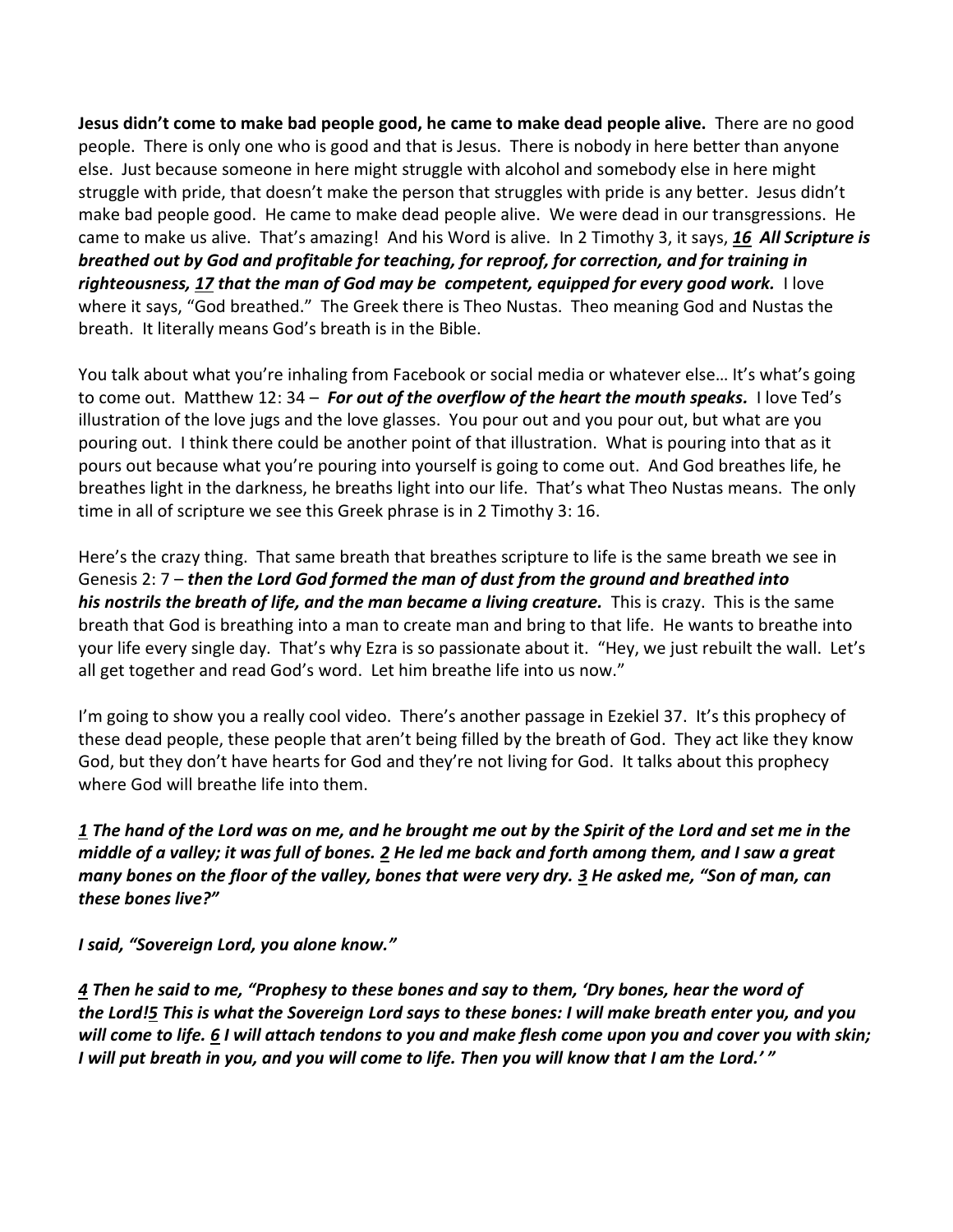*[7](https://www.studylight.org/desk/?q=eze%2037:7&t1=en_niv&sr=1) So I prophesied as I was commanded. And as I was prophesying, there was a noise, a rattling sound, and the bones came together, bone to bone. [8](https://www.studylight.org/desk/?q=eze%2037:8&t1=en_niv&sr=1) I looked, and tendons and flesh appeared on them and skin covered them, but there was no breath in them.* 

*[9](https://www.studylight.org/desk/?q=eze%2037:9&t1=en_niv&sr=1) Then he said to me, "Prophesy to the breath; prophesy, son of man, and say to it, 'This is what the Sovereign Lord says: Come, breath, from the four winds and breathe into these slain, that they may live.' "[10](https://www.studylight.org/desk/?q=eze%2037:10&t1=en_niv&sr=1) So I prophesied as he commanded me, and breath entered them; they came to life and stood up on their feet—a vast army.* 

Isn't this crazy? The same breath we see God breathe into Adam in the Garden, the same breath we see him prophecy in Ezekiel is the same breath he is breathing into your life everyday if you choose to spend time in the word.

You that know me, know that I run a gap year program. I'm with 19 – 22-year-olds year around. Then I do work with teenagers. Here's the crazy thing. I've been saying this for four years. Social media is going to drive anxiety, depression, and suicide and suicide attempts. This last week, CBS, CNN, and Bloomberg have all come out with articles stating that there is a direct correlation between social media use and suicides and anxiety and depression among teenagers and millennials. I've been saying it for four years. They just put any research to what I already knew to be true because I was spending time with these kids all the time.

It's because rather than getting the truth, they're choosing to listen to lies all day. So, rather than having life breathed into them, death is being breathed into them. If they can't combat that… Forget young people. If older people can't combat their Facebook use and their social media use and their worldly input of what they are receiving and what is being breathed into them, they too will struggle with missing out and anxiety and depression. But the Word of God breathes life. This helps you walk in the light. This brings joy. That's what Ezra knows here in Nehemiah when he says, "Hold on! Yes, we just did what we were supposed to accomplish, but let's stop and give all the glory to God and let's stop and read from his Word, his powerful Word."

It goes on to say, *For the Word of God is living an active…* You guys, the Word of God is living and active. It's not dead; it is alive. Let me give you some power of this scripture. It's 66 books, 39 in the Old Testament, 27 in the New Testament. The Old Testament is made up of 17 historical, 5 poetical, 17 prophetical. The New Testament is made up of 4 gospels or 5 historical books that Acts can be coupled with, 13 Pauline epistles, 9 general epistles, and sometimes they say 8 general epistles. Epistles is a Greek word for letter. And then Revelation, which is a prophetic book. There are three different languages: Hebrew, Greek, and Aramaic. It was written over a span of about 10,000 years with 40 plus authors and no contradictions.

Let me give you an illustration. If Ted Cunningham and I went out in the parking lot and decided to wrestle and get after it because I offended him, or he offended me, and you guys went out there and witnessed it, and we came back in, and we asked you who won the wrestling match, everybody would have a different opinion. When you watch fights or you watch games or you critique athletes, everybody has a different opinion because we see things differently. We perceive things differently.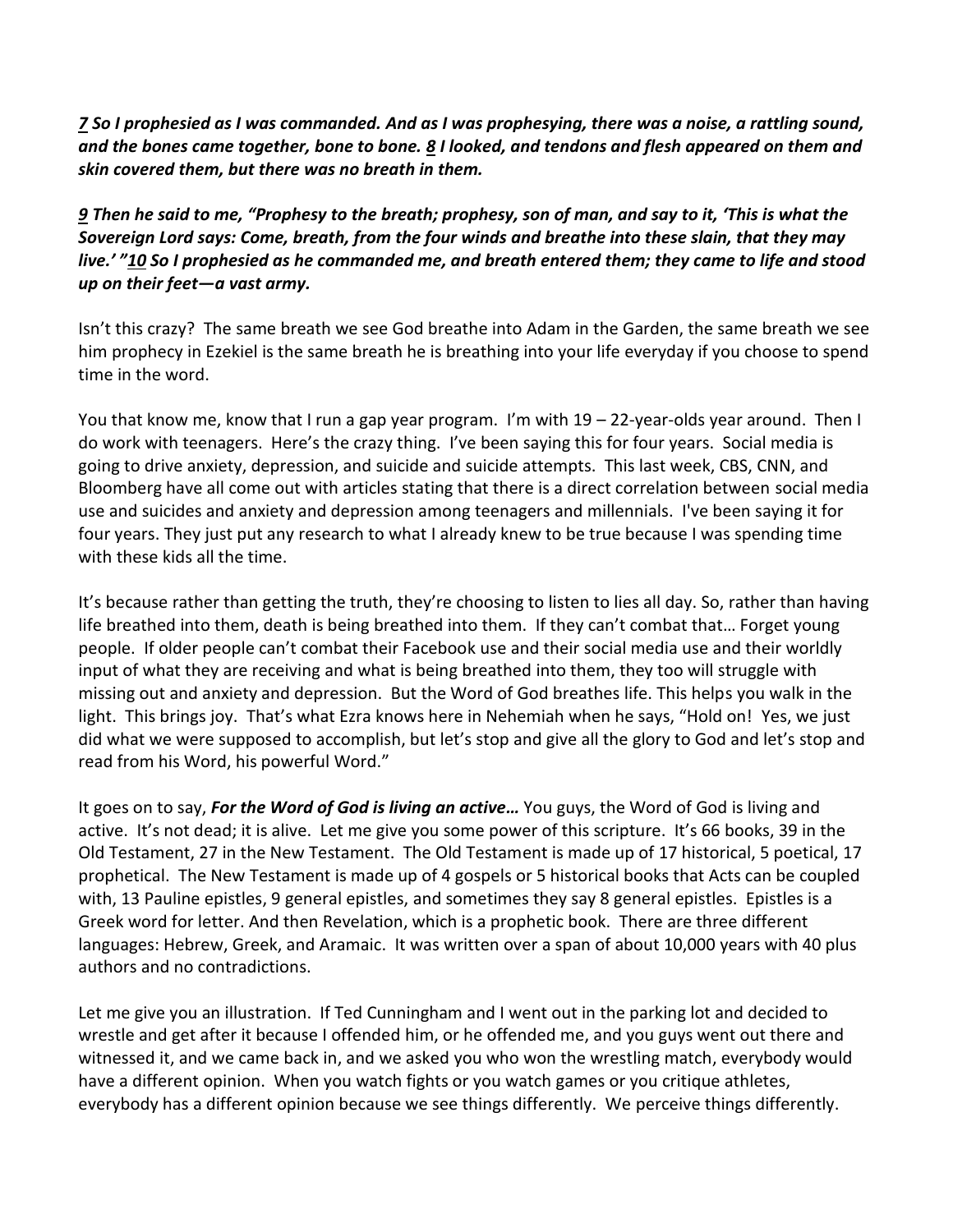So, how is it possible that 40 plus different authors from a span of 10,000 years can tell the exact same story? There is only one probable explanation: Theo Nustas. Living and active. It is God's breath. He's orchestrating the pen and the hands of these men.

It's *sharper than any two-edged sword, piercing to the division of soul and spirit*, *of joints and marrow, and discerning the thoughts and intention of the heart.* This is telling me that the Bible will sharpen, the Bible will strengthen, and the Bible will steer. The Bible is not Nerf; it's going to sharpen you. It's going to make your walk strong, it's going to lead you, it's going to guide you, it's going to give you strength when you don't feel like you can go any more. You will mount up like eagles. The Word of the Lord will give you strength.

I'm memorizing chapters of scripture with my five-year-old because I know it will strengthen him. And it will most importantly steer him to do the right thing even when it's hard. So, **the Bible is going to sharpen you, it's going to strengthen you, and it's going to steer you.**

Getting back to Nehemiah 8. *[2](https://www.studylight.org/desk/?q=ne%208:2&t1=en_esv&sr=1) So Ezra the priest brought the Law before the assembly, both men and women and all who could understand what they heard, on the first day of the seventh month. [3](https://www.studylight.org/desk/?q=ne%208:3&t1=en_esv&sr=1) And he read from it facing the square before the Water Gate from early morning until midday…* You should never complain about a long Ted or Donyes sermon again for as long as you live. From early morning until midday, they just read this book of the Law. You guys should get excited whenever Ted and I or Shay or Travis open the Bible and just read from the Word of God. That's more powerful than anything any of us up here will ever say.

*…in the presence of the men and the women and those who could understand.* **Let me tell you why this** is important here. Some people didn't understand the law. Some people didn't understand what was going on. As a matter of fact, 1 Corinthians 1: 18 says the message of the cross is foolish to those who are perishing. As matter of fact, some of you are so frustrated that a different political party doesn't see things the way you do or a different denomination doesn't see things the way you do. Not everybody understands the same way and not everyone is in the same place or the same journey you are in at this point in your relationship with Jesus. It's important to see this here. They are at a different stage in life and it's important for us to understand that not everybody understands at the same rate. So, we're patient, we're loving, and we're caring.

That brings me to this point in the culture we're in today: **Loving people doesn't mean we always agree with them and disagreeing with people doesn't mean we always hate them**. Why is it that when we disagree with somebody, they automatically assume that we hate them? I don't hate people just because they think differently than I do with politics. I don't hate people just because they think differently than I do denominationally. We automatically assume that just because someone disagrees with us, we hate them, or if we disagree with them, we need to hate them. Do you realize Jesus loved the people that disagreed with him just as much as he loved the people that were following him? We've got to stop thinking that just because people disagree with us or respond to something on our social media or send us a text that disagrees with us or our co-workers that aren't believers and they disagree with us that doesn't mean they hate us.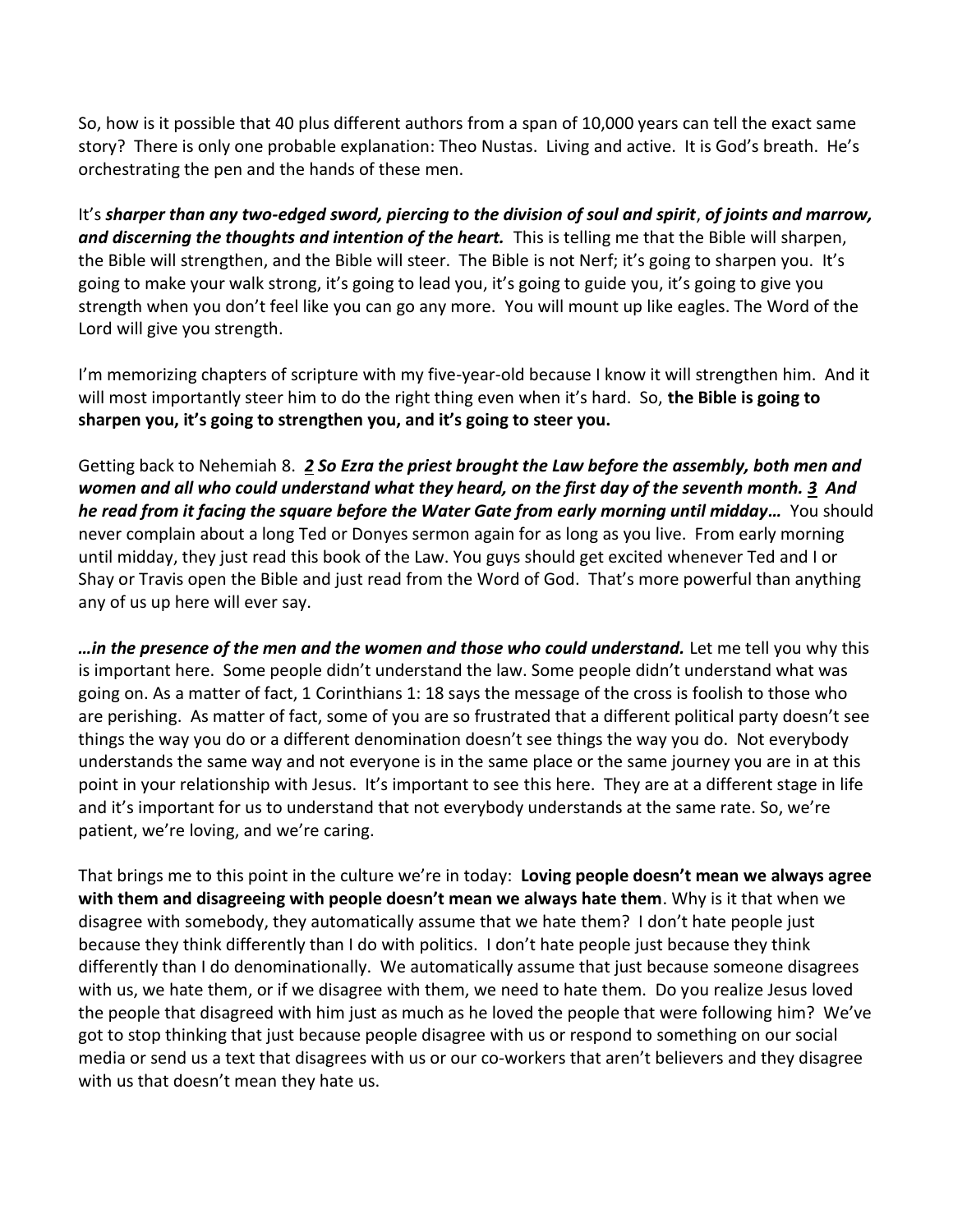Sometimes it means that they might be intimidated by us or feel judged by us. Even though you might not even be judging them, they automatically project that onto themselves. But we've got to remember this.

*And the ears of all the people were attentive to the Book of the Law.* They were attentive. They were excited. They came to this ready and excited to learn. How many Sundays do you walk in here attentive and excited? "God, what are you going to teach me?" Not, "Who's speaking today on the teaching team?" "What songs are they going to sing in worship?" Rather, you come to Woodland Hills like the people in Nehemiah 7. They come and they're like, "God, we're attentive. What do you have to teach us today"? How many of you walk into Woodland Hills with that attitude and that mindset? I mean you came in here this morning and said, "God, regardless of who is teaching, what do you have to teach me this morning? I want to be attentive."

**God is to be sought when times are tough AND good.** It's easy when we're in a tough spot financially or going through marital problems or our kids are acting the fool… We get to our knees at that point and we are really crying out to God. Then sometimes when things are going great and bills are being paid and things seem to be going well, we don't seem to reach out to him as much. With Nehemiah, they just did everything; they built the wall. That's pretty awesome. They just accomplished this huge feat while being attacked and they were still praising and worshipping God and reading his word. They were seeking him when times were good and when times were tough.

 *[4](https://www.studylight.org/desk/?q=ne%208:4&t1=en_esv&sr=1) And Ezra the scribe stood on a wooden platform that they had made for the purpose. And beside him stood Mattithiah, Shema, Anaiah, Uriah, Hilkiah, and Maaseiah on his right hand, and Pedaiah, Mishael, Malchijah, Hashum, Hashbaddanah, Zechariah, and Meshullam on his left hand. [5](https://www.studylight.org/desk/?q=ne%208:5&t1=en_esv&sr=1) And Ezra opened the book in the sight of all the people, for he was above all the people, and as he opened it all the people stood.* Think about that. Think about what you guys just did for the video intro into the message. You all stood in reverence to a flag. And I'm patriotic. My grandfather, who mostly raised me, served in World War II. But, I'm telling you God's Word is much more important than the American flag to me. While I'm going to honor, as we approach Memorial Day, those who have fought for me to be able to read this freely for you guys up here and those who have served this country and those who are buried now because they fought for us, the Bible is much more powerful than the American flag.

I had this really sobering thought this morning while I was driving to church. It wasn't a part of my sermon and then I thought about this. There are people that have gone and served and fought and died that we will celebrate on Memorial Day. Even though they were military soldiers for this country and fought for our freedom, if they didn't know Jesus, they fought for a flag that would never give them ultimate eternal freedom. That was sobering for me to think about.

Here is another sobering thought. As much as I love America and what this country does for me and has done for me and the freedoms it gives me, there will be no American flag waving in heaven. It's not going to be there. There is one nation when we get to be with Jesus. There is one God, one nation, and it's not America; it's the nation of God's people and the people he's redeeming. They go all the way back to the book of Nehemiah. It says they stood because they were in reverence. They cherished this, they valued this, they loved this.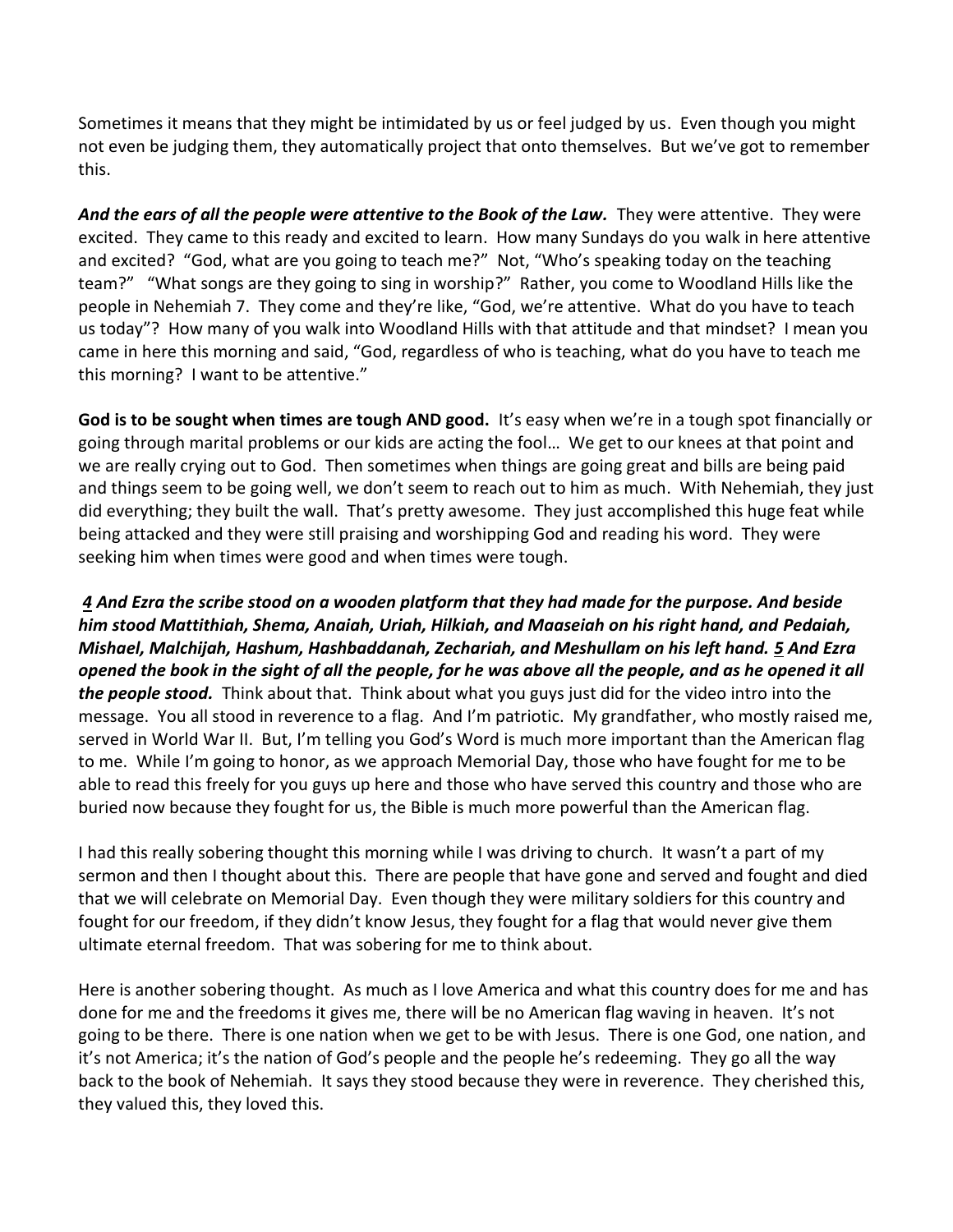That's the question you have to ask. Do you value the American flag more than you value the Word of God? Do you love singing the National Anthem more than you do spending time in the Word? That's something I have to wrestle with. Do I get more excited about sports than I do what God's Word had to teach me in a moment? God's kicked me on my rear a little bit this week as I've been thinking about this and processing this.

*[6](https://www.studylight.org/desk/?q=ne%208:6&t1=en_esv&sr=1) And Ezra blessed the Lord, the great God, and all the people answered, "Amen, Amen," lifting up their hands. And they bowed their heads and worshiped the Lord with their faces to the ground. [7](https://www.studylight.org/desk/?q=ne%208:7&t1=en_esv&sr=1) Also Jeshua, Bani, Sherebiah, Jamin, Akkub, Shabbethai, Hodiah, Maaseiah, Kelita, Azariah, Jozabad, Hanan, Pelaiah, the Levites, helped the people to understand the Law…* I love this. The Levites and the priests knew this really well. That was their job. So, you had all these tribes of Israel. The Levites were their leaders and they were the ones responsible for the Law, the Arc of the Covenant, the Atoning of sins. They did all of this. What's really cool is the Levites helped the people to understand the law. They helped those that didn't understand.

That's why we're so passionate about home groups here at Woodland Hills. We want to help those that don't understand or may be infants in their faith, which is okay. We're all at different parts of our journey. If you just walked in here today and this is your first time at Woodland Hills or you happen to be listening online or you're over at the Chapel, don't disappear. We're okay that you have no idea what Jesus means or what this Bible means or you think I'm crazy. That's okay; I am crazy, but just listen to me. We have home groups for you and we have people that love you and they care about you.

My neighbors are the Rooks and they are amazing people. They help people in their marriages. They are in my neighborhood and they have an avenue where they love people and they help people understand how marriages can be more successful. We have those people. R.G. is one of those people. Stephanie Watson can help you to be a better parent in things that she's learning. There are people in this church that will help you understand. It's not just show up on Sunday and you're on your own. No, Woodland Hills has people that want to help you understand what the Bible is all about, what this church is about, and why we love you so much.

## *…while the people remained in their places.* (Obviously, they didn't have kids.) *[8](https://www.studylight.org/desk/?q=ne%208:8&t1=en_esv&sr=1) They read from the book, from the Law of God, clearly, and they gave the sense, so that the people understood the readi***ng.**

So now we jumped over to Nehemiah 9: 1-8. Chapter 9 is all about confession. So, they just read the Book of the Law and what they realize is now they need to shine light on some sins in their life because the law is don't do this and don't do that, do this this way. So, what just happened in Nehemiah 8 is they read from the law and now in Nehemiah 9, rather than them justifying their sin, it compels them to confess their sin, so they can be right with God.

I've said this frequently. The only thing conceivably worse than our sin is justifying it. If we justify our sin, we never get to a place of confessing our sin, and if we never get to a place of confessing our sin, we never get to a place of intimacy with God.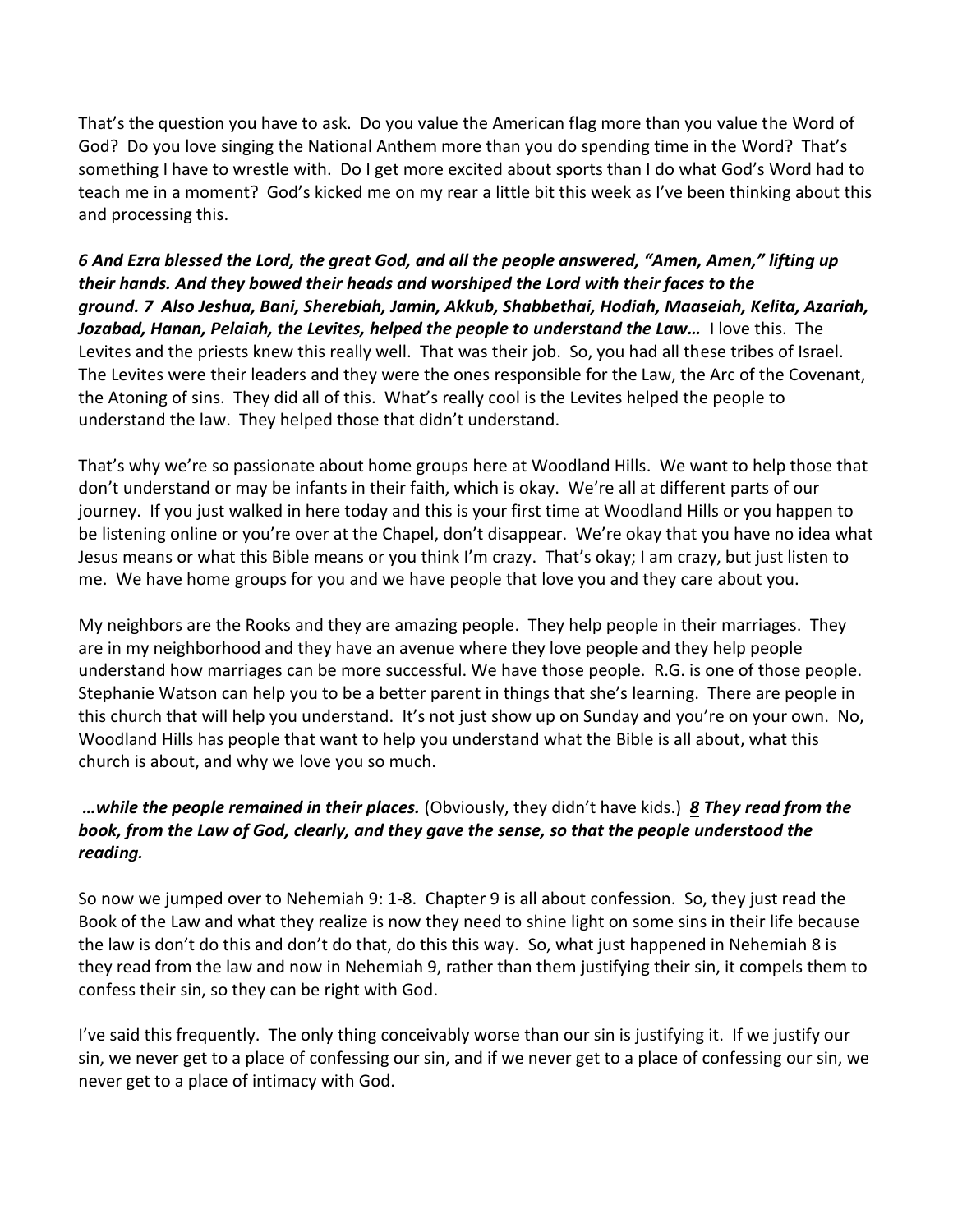1 John 1 says, *[9](https://www.studylight.org/desk/?q=1jo%201:9&t1=en_esv&sr=1) If we confess our sins, he is faithful and just to forgive us our sins and to cleanse us from all unrighteousness.* For the older crowd, this idea of community and group and gathering and confessing sin is just weird. It's become a much more millennial thought that you get together in community. We've got to have community coffee, we've got to have community playing Fortnite, which, all you teenagers, stop playing Fortnite. They're addicted to this game called Fortnite; it's driving me crazy. But, there is community everywhere.

*[8](https://www.studylight.org/desk/?q=ne%208:8&t1=en_esv&sr=1) They read from the book, from the Law of God, clearly, and they gave the sense, so that the people understood the readi***ng.** They understood that they needed to confess because it creates intimacy with God.

John Piper says it this way: *"Darkness comes. In the middle of it, the future looks blank. The temptation to quit is huge.* (some of you in here might be in a really dark spot right now and the temptation to punt this whole thing and get out of here is huge) *Don't. You are in good company… You will argue with your self that there is no way forward. But with God, nothing is impossible. He has more ropes and ladders and tunnels out of pits than you can conceive. Wait. Pray without ceasing. Hope."*

Nehemiah 9 says, *[33](https://www.studylight.org/desk/?q=ne%209:33&t1=en_esv&sr=1) Yet you have been righteous in all that has come upon us, for you have dealt faithfully and we have acted wickedly.* This gets back to the confession part I was telling you about. You see them confessing and the thing I love here in this confession towards the end of Chapter 9 is they don't point fingers at anybody.

**True confession is never found in the presence of excuses**. "I'm an alcoholic because my dad was an alcoholic." "I abuse my kid because my dad abused me." True confession is never found in blaming someone or something else. True confession is inward. I'm not escaping the fact that you could be product of a bad situation. I'll pray out of that, but there's still our own hearts that we have to deal with. There is still confession of our own impurity, our own desires, our own lusts, our own wants, our own selfishness.

I just did a wedding last night in Miami, Oklahoma, just outside of Neosho, Missouri. I told them, "The first thing you're going to experience being married is how deeply selfish you are. You may not think you're selfish, but you've never had to ask her if you can go play golf. You've never had to ask her if she's okay with watching the NBA Finals. You've never had to put his toilet seat down. You've never had to decide whether you're going to Chick-fil-A or Cantina Laredo. You're going to realize quickly how selfish you are, and you don't even realize that for 27 years, you've gotten to do whatever whenever you wanted. All of the sudden now there is this sin that shows up and you realize." Regardless, true confession is never found in the presence excuses. That's what we see in Nehemiah 9 after they go through the law.

Dietrich Bonhoeffer says it this way: "*Cheap grace is the preaching of forgiveness without requiring repentance, baptism without church discipline, communion without confession, absolution without personal confession. Cheap grace is grace without discipleship, grace without the cross, grace without Jesus Christ."*